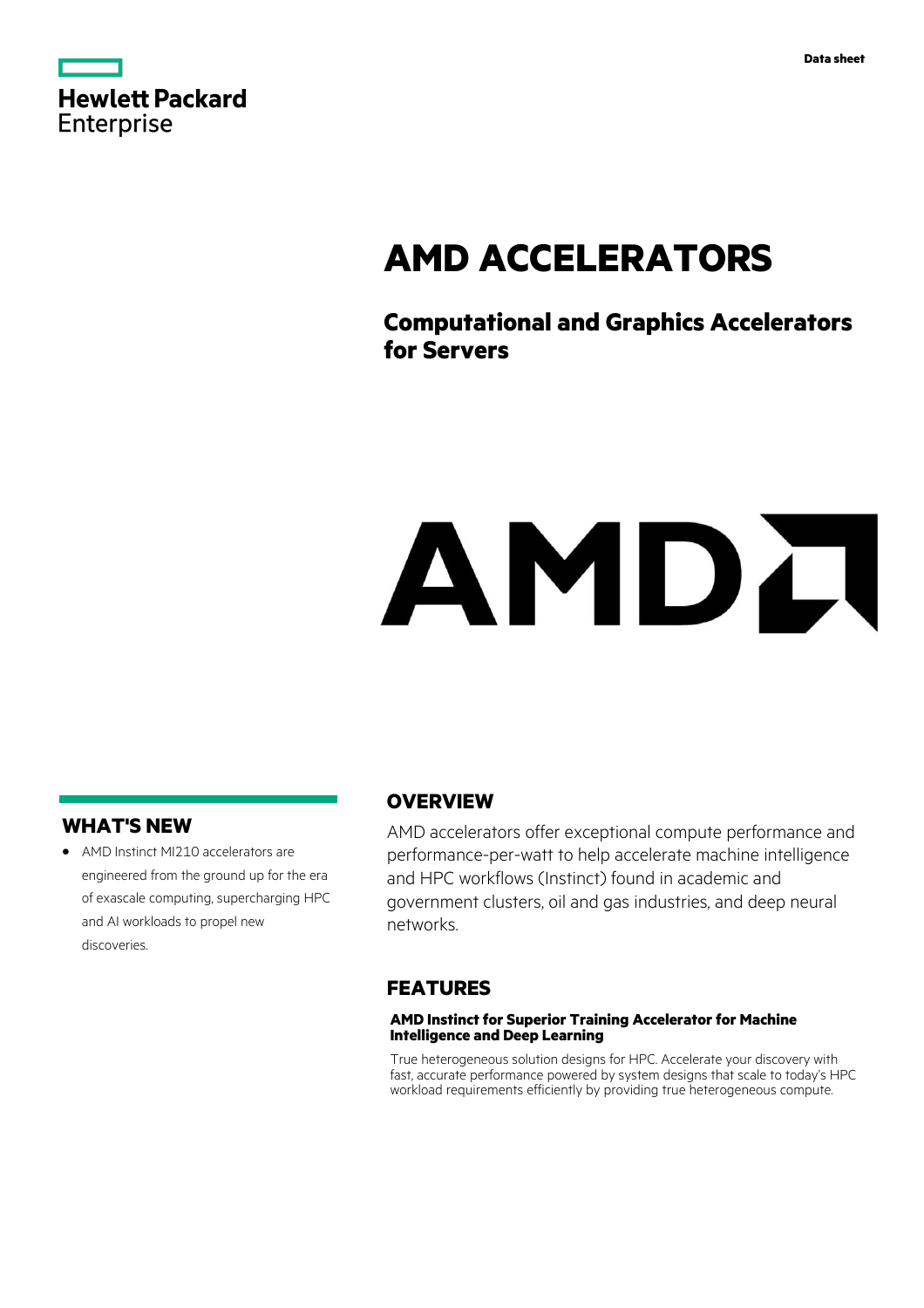# **Technical specifications AMD Accelerators**

<u>and the second</u>

**System** HPE Apollo 6500 XL675d Gen10 Plus HPE Apollo 6500 XL645d Gen10 Plus